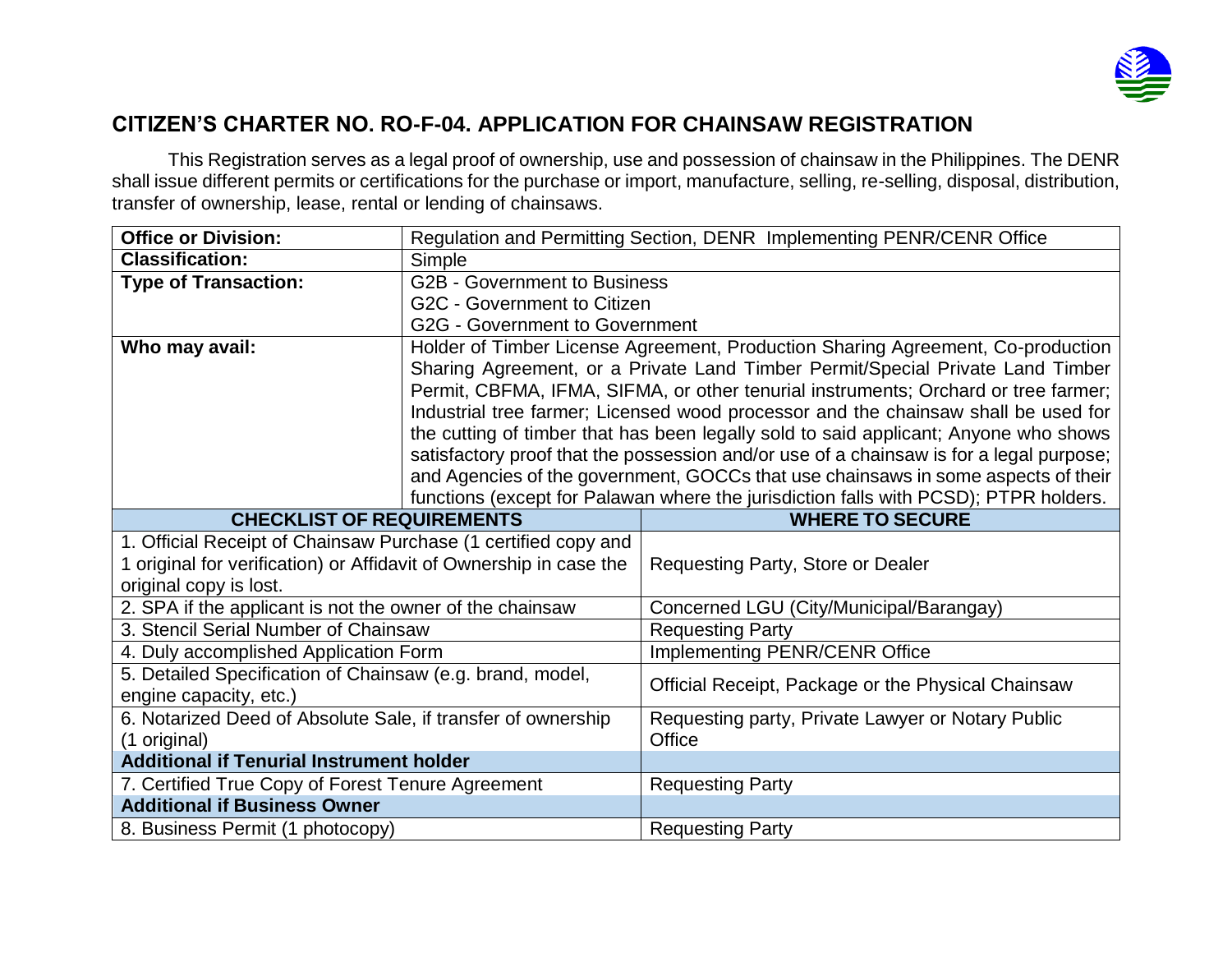

| <b>Additional if Registered as Private Tree Plantation Owner</b> |                                      |
|------------------------------------------------------------------|--------------------------------------|
| 9. Certificate of Registration                                   | <b>Requesting Party</b>              |
| Additional if the applicant shows satisfactory proof that        |                                      |
| the possession and/or use of a chainsaw is for a legal           |                                      |
| purpose                                                          |                                      |
| 10. Business Permit from LGU or affidavit that the chainsaw      |                                      |
| is needed in applicants/profession/work and will be used for     | <b>Requesting Party</b>              |
| legal purpose (1 photocopy)                                      |                                      |
| <b>Additional if licensed Wood Processor</b>                     |                                      |
| 11. Wood processing plant permit (1 photocopy)                   |                                      |
| <b>Additional if government, and GOCC</b>                        |                                      |
| 12. Certification from the Head of Office or his/her authorized  |                                      |
| representative that chainsaws are owned/possessed by the         | <b>Requesting Party</b>              |
| office and use for legal purposes (specify)                      |                                      |
| If the application is for renewal of registration                |                                      |
| 1. Duly accomplished application form                            | <b>Implementing PENR/CENR Office</b> |
| 2. Latest Certificate of Chainsaw Registration (1 Photocopy)     | <b>Requesting Party</b>              |

| <b>CLIENT STEPS</b>                                                                                   | <b>AGENCY ACTION</b>                                                                                                                                                                                                                                                                            | <b>FEES TO</b><br><b>BE PAID</b> | <b>PROCESSING</b><br><b>TIME</b> | <b>PERSONS</b><br><b>RESPONSIBLE</b>                                                                                        |
|-------------------------------------------------------------------------------------------------------|-------------------------------------------------------------------------------------------------------------------------------------------------------------------------------------------------------------------------------------------------------------------------------------------------|----------------------------------|----------------------------------|-----------------------------------------------------------------------------------------------------------------------------|
| 1. Submit application<br>form and supporting<br>documents to the<br>Implementing<br>PENR/CENR Office. | Check completeness of<br>1.<br>application and supporting<br>documents, and receive,<br>record (including scanning)<br>and forward the application to<br><b>PENR/CENR Officer/Deputy</b><br><b>CENR Officer, Provide</b><br>Requesting Party an<br>acknowledgement receipt of<br>the documents. | None                             | 30 min.                          | Receiving/Releasing<br>Clerk<br><b>CENRO/Implementing</b><br><b>PENRO Records Unit</b><br><b>Technical Staff</b><br>RPS/TSD |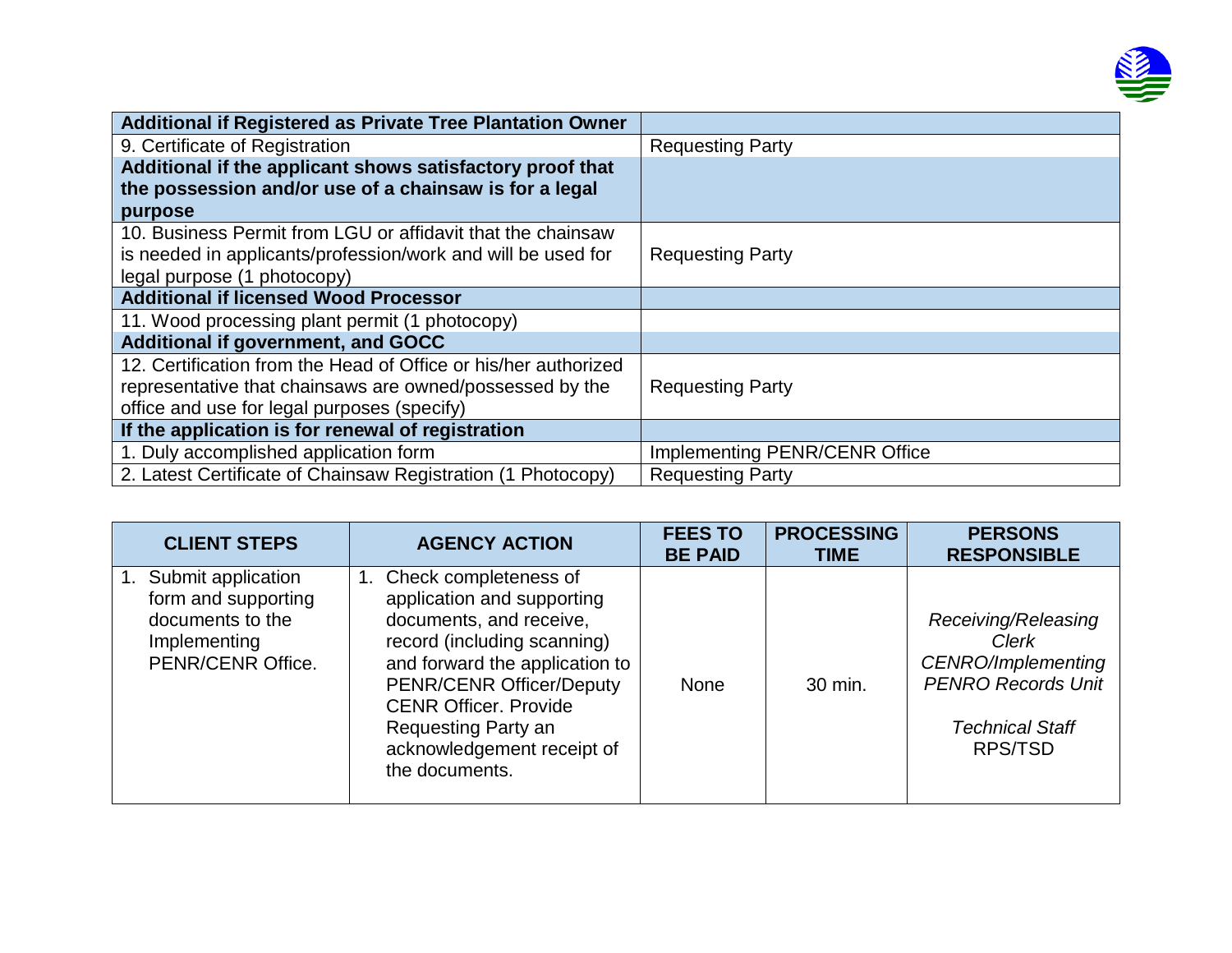

| <b>CLIENT STEPS</b>                                             | <b>AGENCY ACTION</b>                                                                                                                                                     | <b>FEES TO</b><br><b>BE PAID</b>         | <b>PROCESSING</b><br><b>TIME*</b> | <b>PERSONS</b><br><b>RESPONSIBLE</b>                                                          |
|-----------------------------------------------------------------|--------------------------------------------------------------------------------------------------------------------------------------------------------------------------|------------------------------------------|-----------------------------------|-----------------------------------------------------------------------------------------------|
| 1.1. None                                                       | Receive and review<br>1.1.<br>application. Prepare and<br>sign Order of Payment.<br>Forward application to<br><b>Technical Staff.</b>                                    | <b>None</b>                              | 1 hour                            | <b>Chief RPS</b><br>(CENRO)/Chief TSD<br>(Implementing<br>PENRO)                              |
| Receive Order of<br>2.<br>Payment and pay<br>corresponding fee. | 1. Receive payment and issue<br>Official Receipt (OR).                                                                                                                   | Php 500.00<br><b>Registration</b><br>Fee | 30 min.                           | <b>Bill Collector</b><br>Cashier                                                              |
| 2. Receive OR.                                                  | 3. Receive application. Conduct<br>verification of supporting<br>documents and inspection of<br>chainsaw. Prepare<br>Certification and initial on the<br>duplicate copy. | None                                     | 1 working day                     | <b>Technical Staff</b><br><b>RPS/TSD</b>                                                      |
| 3.1.<br>None                                                    | 2.1.<br>Receive and review<br>application. Affix initial on the<br>duplicate copy. Forward to<br><b>PENR/CENR Officer for</b><br>approval.                               | None                                     | 2 hours                           | <b>Chief RPS</b><br>(CENRO)/Chief TSD<br>(Implementing<br>PENRO)                              |
| 3.2.<br><b>None</b>                                             | 2.2.<br>Receive, review and<br>approve Certificate of<br>Registration.                                                                                                   | <b>None</b>                              | 1 working day                     | <b>PENR/CENR Officer</b>                                                                      |
| 3.3.<br>None                                                    | 2.3.<br>Record, assign control<br>number and release<br>Certification of Registration.                                                                                   | <b>None</b>                              | 30 min.                           | Receiving/Releasing<br><b>Clerk</b><br><b>CENRO/Implementing</b><br><b>PENRO Records Unit</b> |